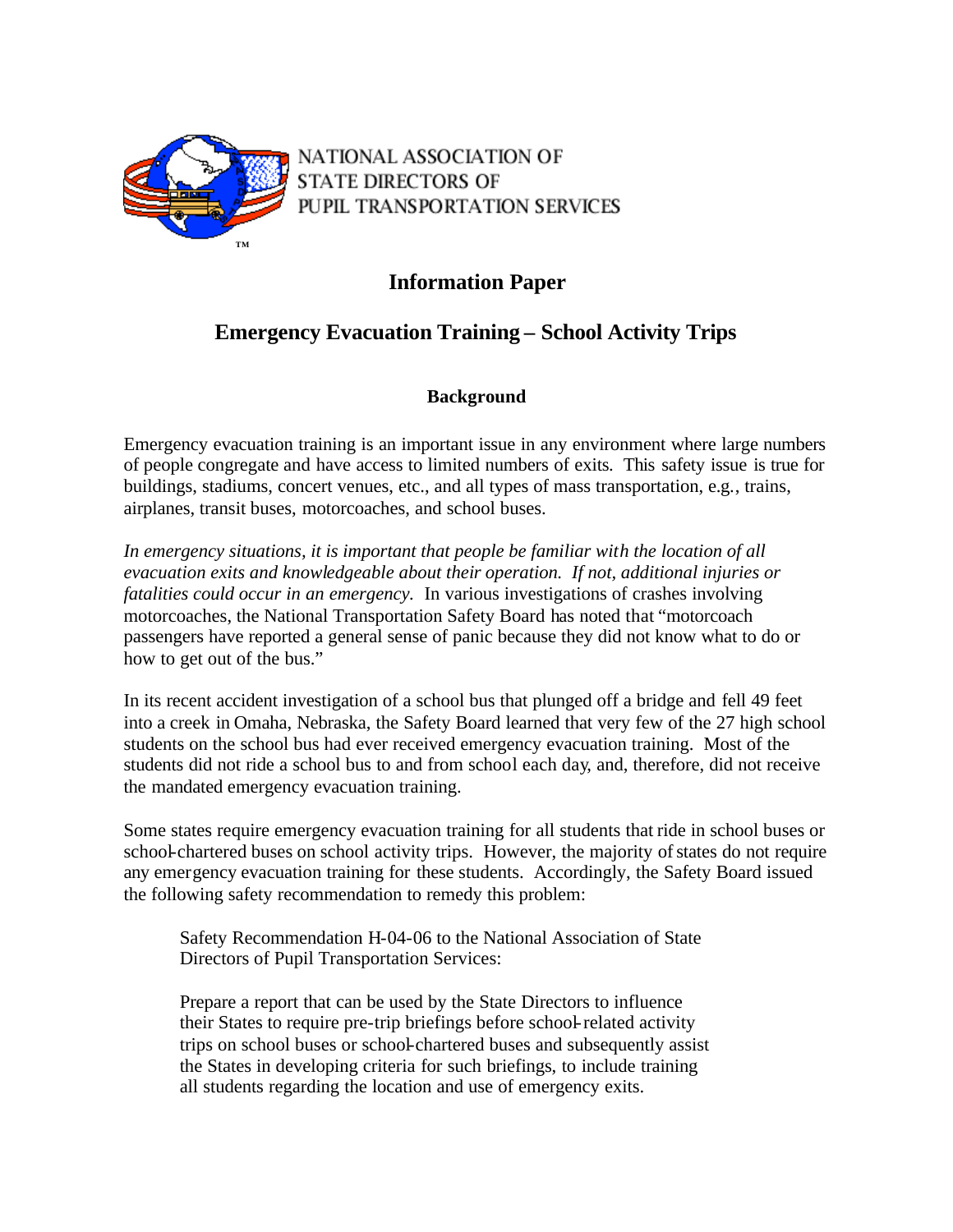.

Several appendices in this document cover specific items related to this safety recommendation or other safety issues identified in the Omaha crash:

Appendix A: History of Highway Safety Program Standard No. 17

- Appendix B: Excerpts from "National School Transportation Specifications and Procedures," May 2000, 13<sup>th</sup> National Conference on School Transportation
- Appendix C: Except from February 7, 2001, Memorandum to State Directors Concerning a Safety Recommendation from the National Transportation Safety Board

#### **Discussion**

Emergencies in school buses occur in various forms, and the actions taken to evacuate school buses vary depending on the particulars of the emergency. Throughout the history of school bus transportation, the industry and both federal and state governments have been concerned about the emergency evacuation needs of school bus passengers.

As a result, school buses are equipped with emergency exits that anticipate a wide range of potential situations. For example, if an engine compartment caught fire on a front-engine bus, the use of the side or rear emergency exit doors would be the most logical escape route. Roof hatches or push-out windows would not be the most practical escape routes in this situation. On the other hand, if the bus in a crash ended up on its left side submerged in water, the emergency roof hatches would be one of the logical escape routes

The school bus crash in Omaha, Nebraska, faced this exact situation:

On Saturday, October 13, 2001, the driver of a 78-passenger transit-style school bus, carrying 27 high school students and 3 other adults, steered the bus sharply to the right in order to avoid a perceived frontal collision with a motorcoach coming from the opposite direction through a highway construction work zone. This steering action resulted in the school bus crashing through the guardrail and riding up onto the bridge's concrete sidewall, and ultimately rolling 270 degrees clockwise as it fell about 49 feet, landing on its left side in a one-foot deep creek below. Three students and one adult sustained fatal injuries; the remaining 26 passengers and the driver sustained injuries ranging from serious to minor.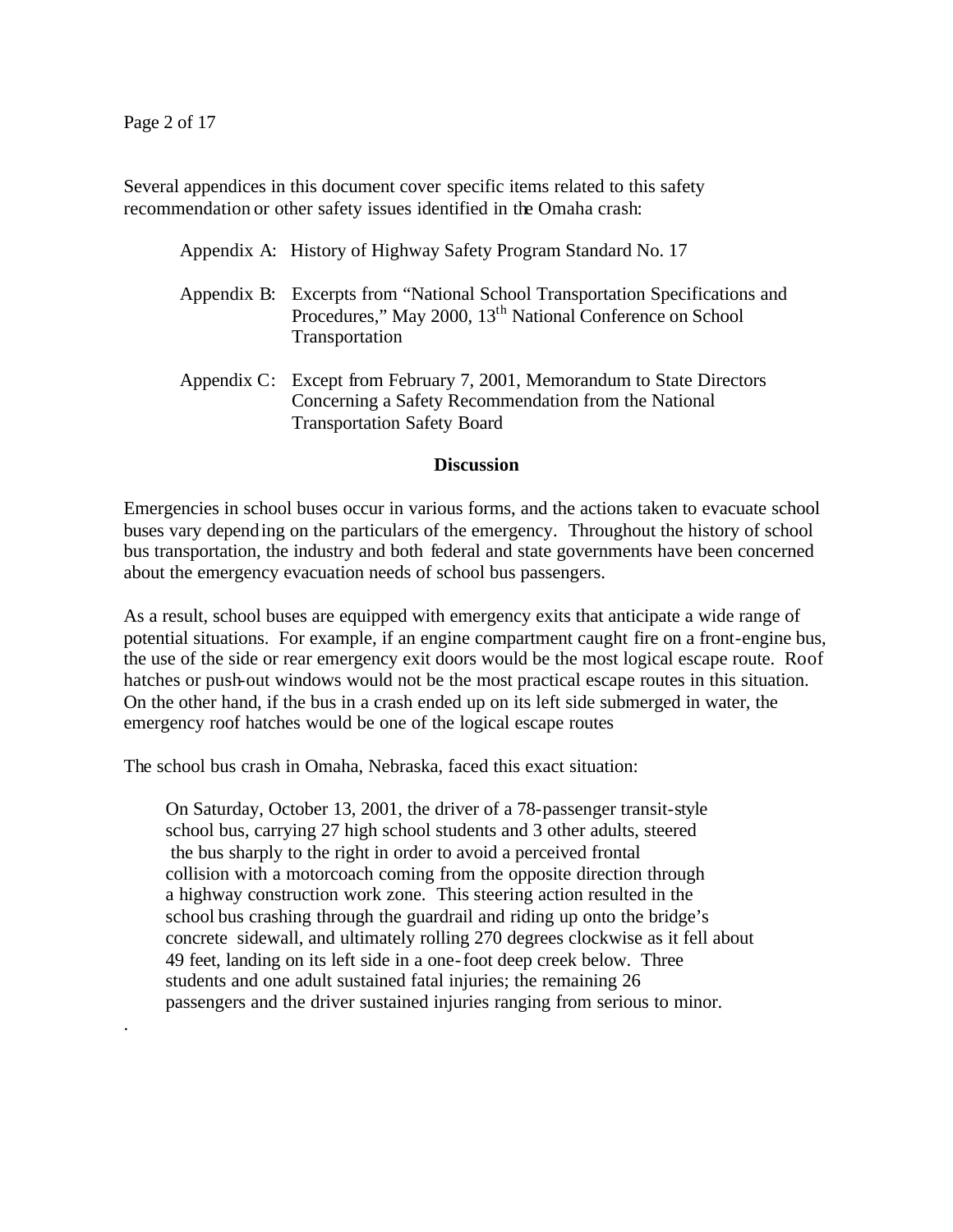Page 3 of 17

#### **Students' knowledge of escape routes**

During its investigation of this crash, the Safety Board found that the latches used to open the two roof hatches on the school bus were still in the "closed" position. Interviews with student passengers on the school bus indicated that, in the rush to evacuate the bus, students had kicked open or kicked out the emergency roof hatches rather than attempting to open them as designed. The student passengers took the se actions because they had no knowledge of how to properly open the emergency roof exits. The Safety Board concluded that had these students received training and demonstrations in the use of all emergency exits on school buses, their "ability to open the emergency exits and evacuate the vehicle in an emergency would have been greatly improved."

When an emergency evacuation situation arises, there is no time to read instructions on the proper operation of emergency exits. Plus, conditions surrounding the emergency situation can impact the emotions and slow the reactions of even knowledgeable passengers. The following description from the Safety Board's report vividly portrays the situation on board the school bus involved in the Omaha crash:

Many students recalled the bus's rolling and being upside down during the accident sequence. Some reported grabbing the luggage rack rails when they felt the bus begin its roll off of the bridge. In the accident's aftermath, students reported seeing bus seats and seat cushions strewn about the bus. The student in row 2 who drowned was trapped inside the bus by the left side of the bus and a seatback. Two other students (rows 1 and 12), who were trapped inside the bus but survived, were pinned between the seat bottoms and loose seat cushions. Another student, who was ejected from row 9, was trapped between the left side of the bus and the creek bed. One student interviewed recounted unsuccessfully attempting to free a friend trapped beneath a seat cushion, and another recalled seeing a friend pinned beneath a broken bus seat.

While no one on the accident bus was killed or injured because of their lack of knowledge and training about the emergency exits on school buses, slight changes in the accident conditions could have easily resulted in additional deaths and injuries because of a lack of emergency exit training for all passengers. In order to avoid such situations in the future, it is important to provide emergency evacuation training to all students before leaving on an activity trip in either a school bus or a school-chartered bus.

Over the years, training information on emergency evacuation from school buses has been developed and disseminated by both the federal government and the pupil transportation industry.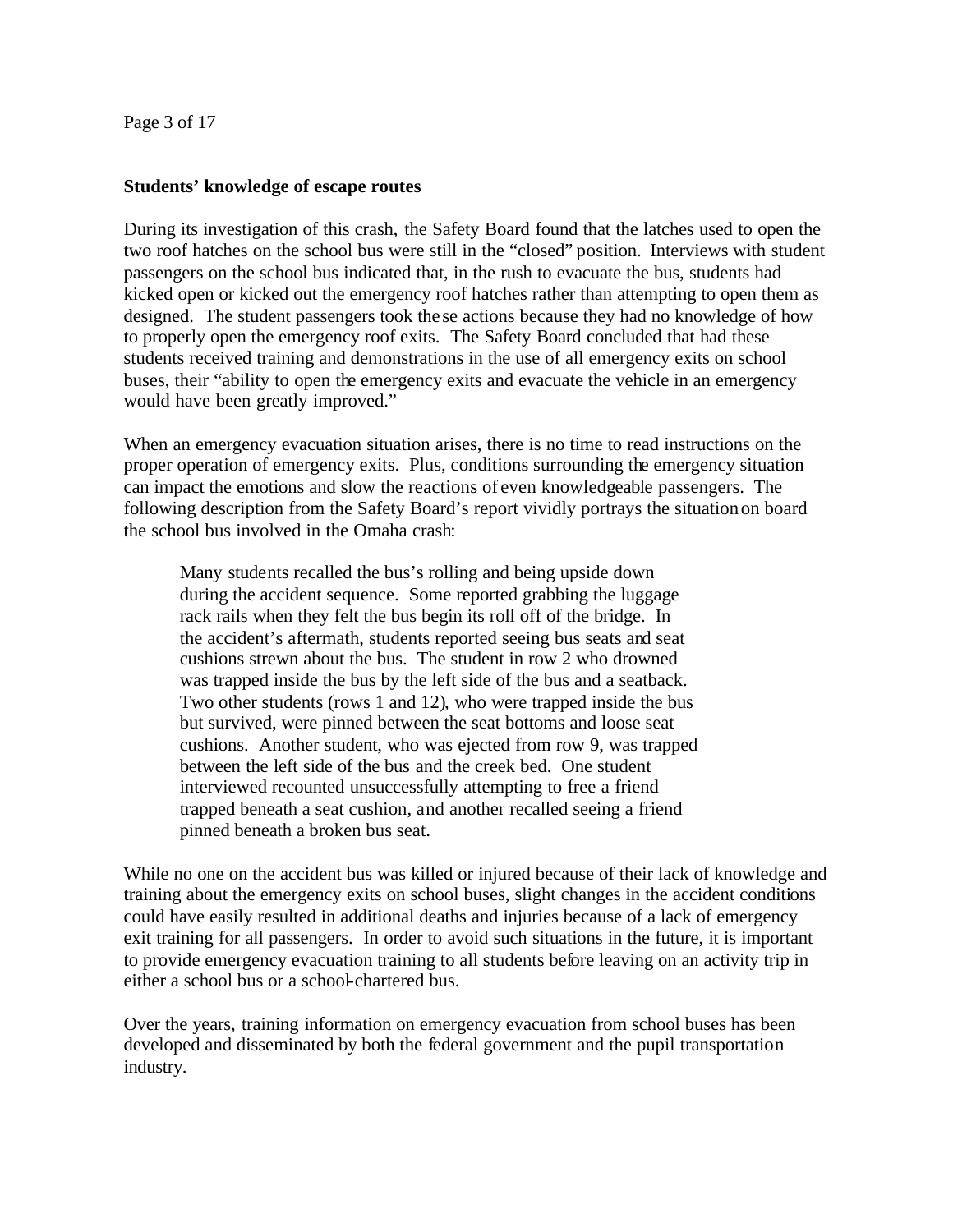Page 4 of 17

#### **Federal Government Actions:**

The National Highway Traffic Safety Administration first became involved in school bus emergency evacuation training in 1972 with the issuance of Highway Safety Program Standard No. 17, "Pupil Transportation Safety." It required states to ensure that "at least twice during each school year, each pupil who is transported in a school vehicle shall [emphasis added] … participate in emergency evacuation drills." These drills were only required for students who rode school buses to and from school.

In 1987, the United States Congress changed Standard No. 17 to Guideline No. 17. Because nearly every state had already adopted such programs into their state requirements, this change from "standard" to "guideline" did not negatively affect emergency training requirements in the states.

Guideline No. 17 was revised in 1991 and greatly expanded the federal government's recommendations with respect to emergency evacuation training to include more specific standards. The current version of Guideline No. 17 reads:

At least once during each school semester, each pupil transported from home to school in a school bus should be instructed in safe riding practices, proper loading and unloading techniques, proper street crossing to and from school bus stops, and should participate in supervised emergency evacuation drills, which are timed. Prior to each departure, each pupil transported on an activity or field trip in a school bus or school-chartered bus should be instructed in safe riding practices and on the location and operation of emergency exits

### Emergency Exit Access

Equally important to training in the location and operation of all emergency exits is the continued awareness of the need to maintain access to all emergency exits. If the occupants of a school bus or school-chartered bus must be evacuated, critical time can be lost if the aisle or exits are partially or completely blocked. Such was the case in the tragic May 1988 crash in Carrolton, Kentucky, where 27 people died from fire and smoke inhalation.

When Guideline No. 17 was revised in 1991, the following recommendation was added:

Baggage and other items transported in the passenger compartment should be stored and secured so that the aisles are kept clear and the door(s) and emergency exit(s) remain unobstructed at all times. When school buses are equipped with interior luggage racks, the racks should be capable of retaining their contents in a crash or sudden driving maneuver.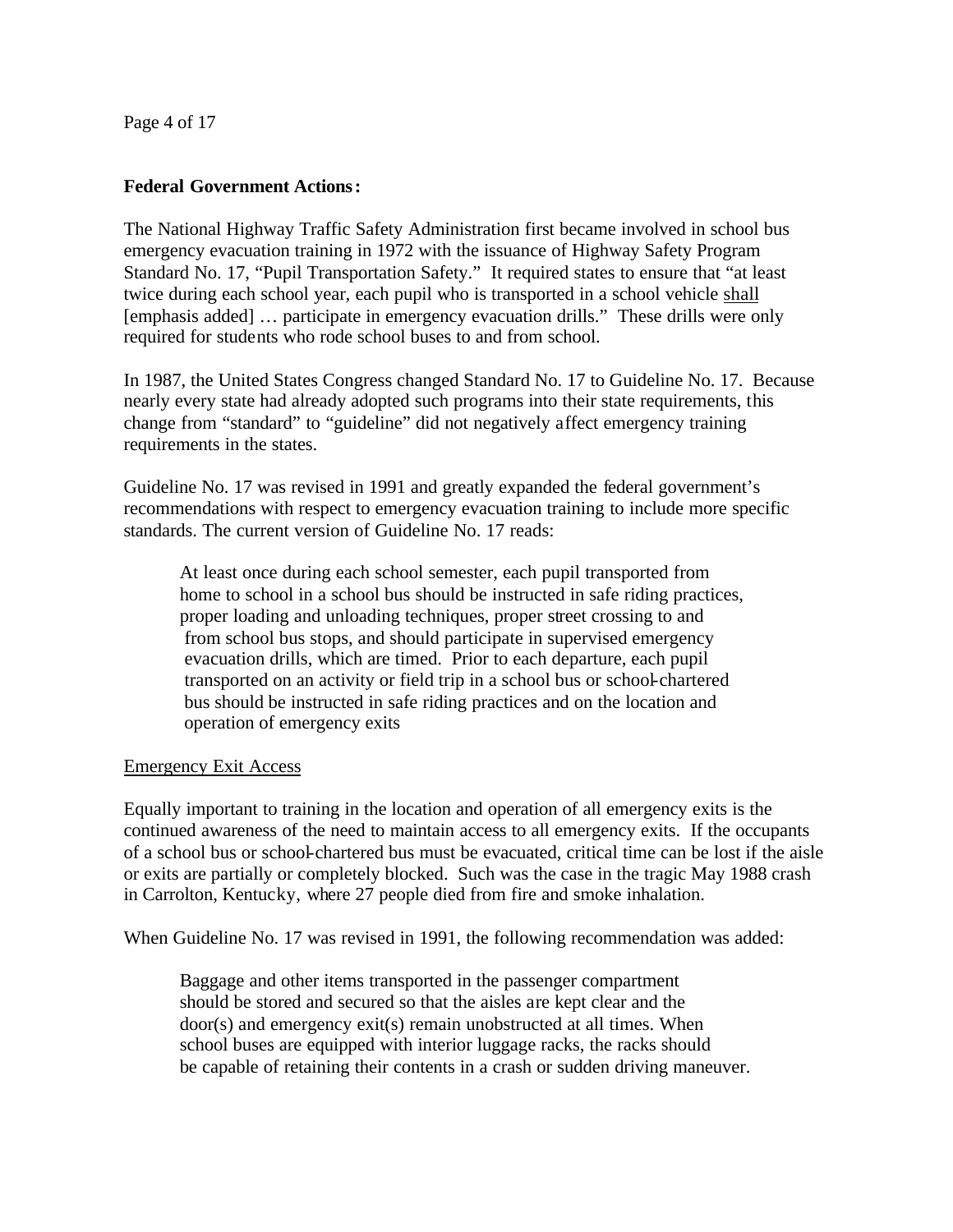Page 5 of 17

[Note: A detailed discussion of the history of Standard No. 17 and Guideline No. 17 appears in appendix A.]

### **Pupil Transportation Industry Actions:**

The pupil transportation industry began developing industry "standards" and guidelines in 1939. Since that time, a total of 14 National Conferences on School Transportation, where delegations from each state gather, have revised existing "standards" and established new safety guidelines for school buses and operating procedures for the safe transportation of school children. While emergency evacuation drills were discussed and encouraged in the early conference documents starting in 1995, Guideline No. 17 was incorporated in its entirety into the conference report. The most recent document, "National School Transportation Specifications and Procedures," May 2000, includes Guideline No. 17 as Appendix E.

The May 2000 document includes a discussion of the need for emergency evacuation drills. This discussion includes "Instructions for Conducting Emergency Exit Drills" and "Evacuation Procedures for Activity and Field Trips." The first document provides detailed guidance on conducting emergency evacuation drills "for all children who ride the school bus, even occasionally." The second document provides detailed guidance on the emergency evacuation training procedures that should be followed before leaving on an activity trip. Copies of those documents appear as Appendix B.

Both of these documents address issues that could arise during an actual emergency evacuation situation. Examples of issues included are listed below:

- Knowledge and training in the location and use of the emergency exits.
- Location of fire extinguisher and first aid kit.
- Knowledge in operation of service entry door.
- Knowledge of how to shut off engine and set parking brake.
- Location and use of warning reflectors.

## **Additional Related Issues**

While not included in the Safety Board's recommendation to the State Directors Association, there are several additional aspects of the Omaha crash that merit discussion.

### **Road Hazards**

Highway Work Zones – The Safety Board determined that the "probable cause" of the Omaha crash was "the hazardous condition in the work zone created by the irregular geometry of the roadway, the narrow lane widths and the speed limit." This determination is not the first time that hazardous conditions have been cited by the Safety Board as the cause of a school bus crash.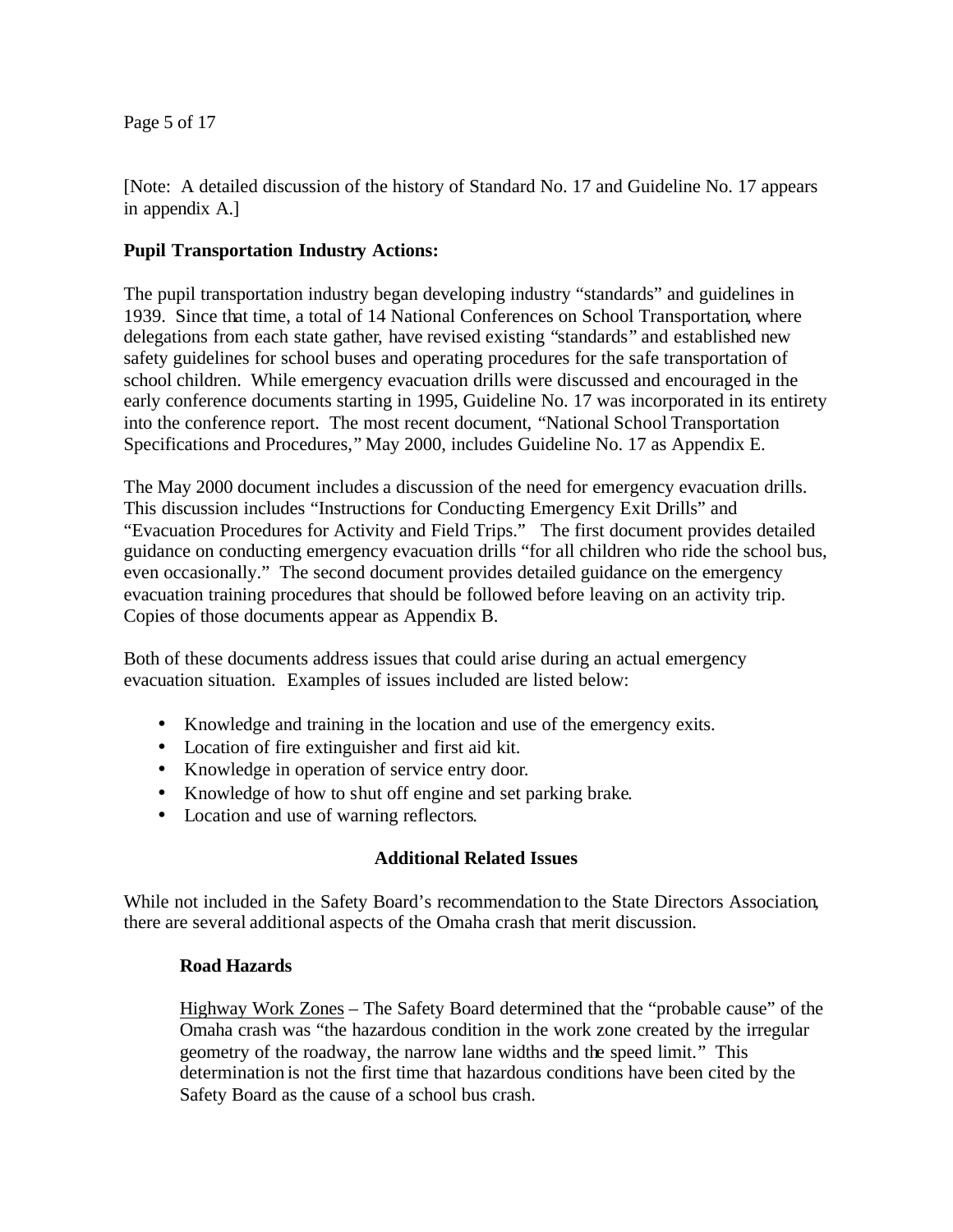Following its investigation of the school bus/train crash in Fox River Grove, Illinois, in October 1995, the Safety Board concluded that "the methods employed by the school district to identify and evaluate route hazards were ineffective." The Safety Board noted that having information about route hazards "might have avoided the collision."

The Safety Board issued Safety Recommendation H 96-52 to the State Directors Association as follows:

Encourage your members to develop and implement a program for the identification of school bus route hazards.

In response, the State Directors Association prepared a report titled, "Identification and Evaluation of School Bus Route and Hazard Marking Systems," under a grant from the National Highway Traffic Safety Administration. That 1998 report was distributed to various state agencies and more than 10,000 school districts. It also is available on the State Directors Association's website – www.nasdpts.org/documents/hazard.pdf.

The report provides guidelines that school transportation officials can use in developing a system for identifying school bus route hazards that meet the needs of their locality. The report notes that:

A critical component of school bus driver training is the recognition of potential driving hazards and appropriate adjustment of driving behavior to ensure the safety of the school bus occupants. The goal of this project and report is to provide school bus drivers and substitute drivers with a list of locations/situations that should be recognized as being potentially hazardous. School bus drivers should be properly trained to deal with these potentially hazardous conditions. In addition, school bus drivers should be trained to deal with hazardous conditions that occur suddenly or are of a temporary nature. Constant dialogue between school bus drivers and route planners is critical to ensure the continued safe transportation of students in school buses.

The report discusses several conditions that existed at the Omaha crash site, including:

- Construction zones
- Lane width on bridges and overpasses
- Areas with no shoulders

The report concludes that school transportation officials should establish a program to routinely and systematically evaluate all school bus routes for potential driving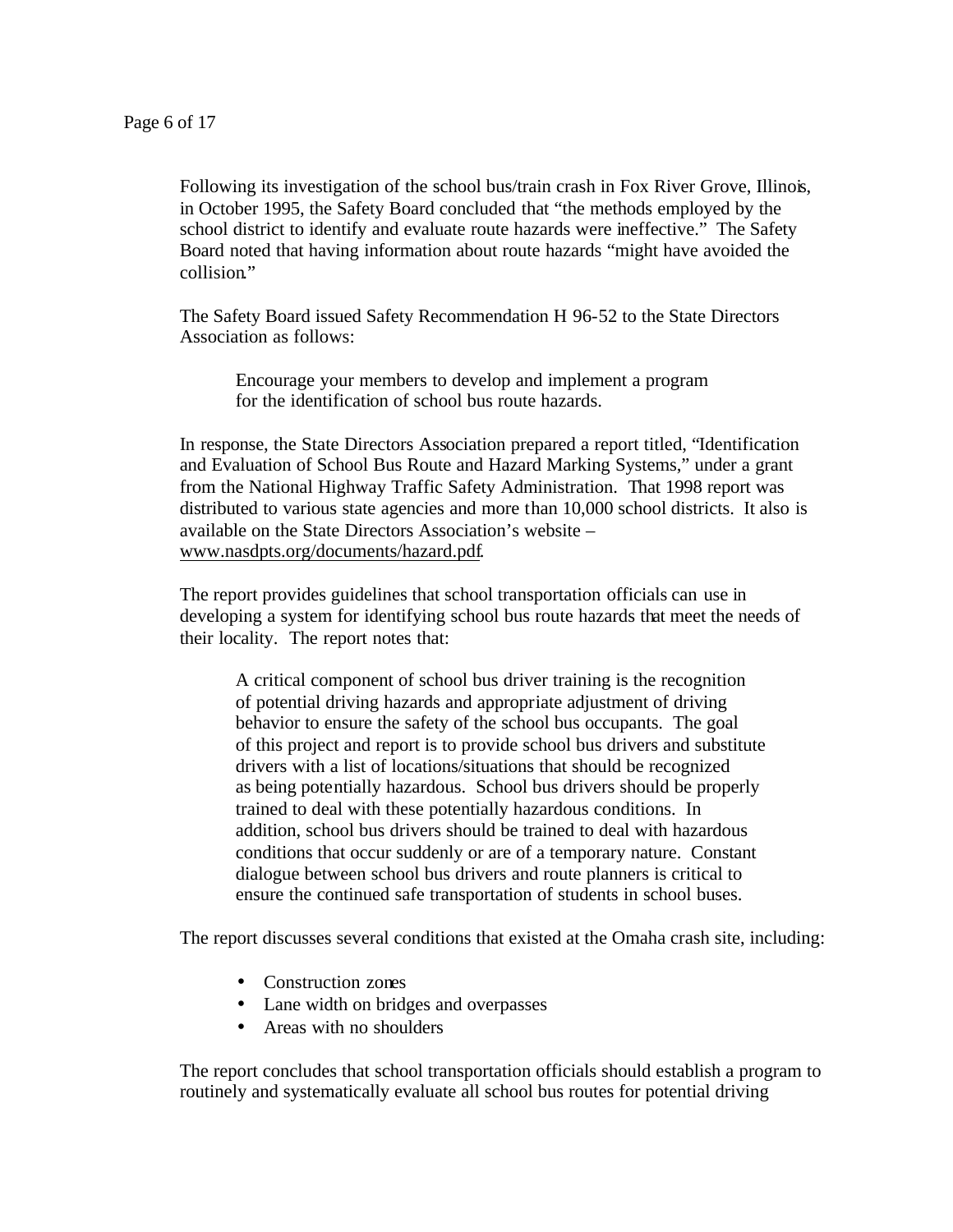hazards. Appropriate changes in the school bus route, along with proper training, can help drivers both avoid and handle road hazards. Similarly, the training is important to school bus drivers on activity trips where the route may have a road hazard.

### **Familiarity with School Bus Characteristics**

In addition to identifying the hazardous conditions of the work zone as the probable cause of the crash, the Safety Board also determined that the Omaha school bus driver's "unfamiliarity with the accident vehicle" contributed to the crash. The bus involved in the crash was a Type D school bus. Although the driver was licensed to drive both Type C and Type D buses, he drove Type C buses daily, and occasionally drove Type D buses on activity trips.

The role of the school bus driver in ensuring the safe transportation of children to and from school and school-related activities is as important as any other link in the school transportation safety chain. As discussed in the State Directors Association's Position Paper, "School Bus Drivers – Their Importance and Training," a modern, safe, wellmaintained school bus operating on the best possible terrain with ideal loading zones can not compensate for an ill-trained school bus driver. Likewise, today's highlytrained school bus drivers can not provide the safest possible transportation to students with out-of-date, poorly-maintained school buses traveling over illogical routes, and stopping at undesirable loading zones.

In addition to training in the operation of the school bus itself, drivers need training in the use of specialized, auxiliary and optional equipment that is related to the safe operation/use of the school bus. For example, school bus drivers must be familiar with the various types of service entry door controls and operation, since manual, electric and air-operated doors are available on school buses. Likewise, drivers need training in optional braking systems and wheelchair lift operation.

### **Seat Cushion Retention**

In the Omaha crash, a number of seat bottom cushions became unlatched from their mounting. In previous crash investigations, the Safety Board has concluded that "school bus passengers … may have sustained more severe injuries because the seat cushion bottoms were unlatched." After its investigation of a school bus crash in Central Bridge, New York, in 2000, the Safety Board issued the following safety recommendation to NHTSA:

Modify the Federal Motor Vehicle Safety Standards to include the requirement for school bus seat cushion bottoms to be installed with fail-safe latching devices to ensure they remain in their installed position during impacts and rollovers.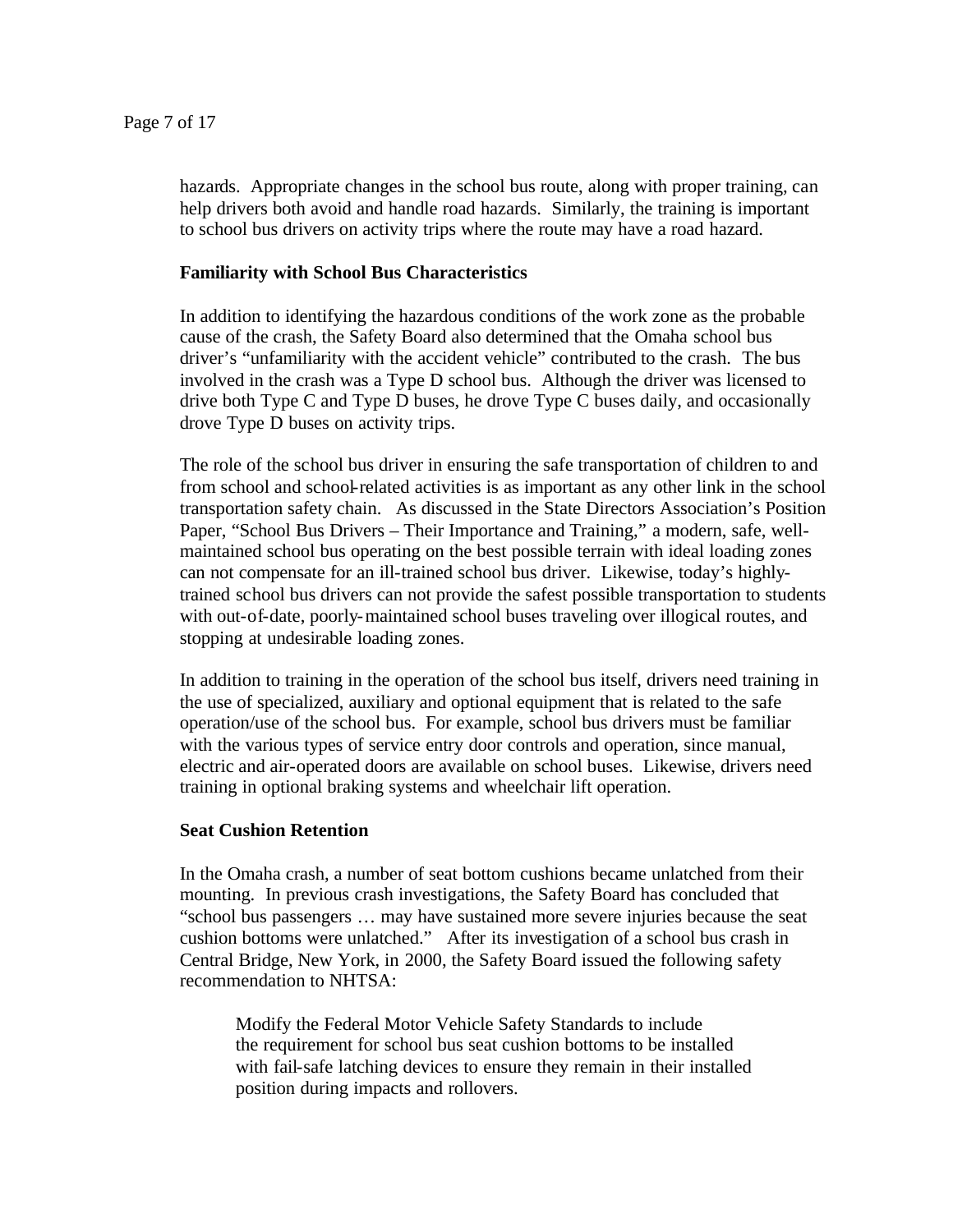Based on its concern that bottom seat cushions are not being securely reattached to the seat frame after routine cleaning of the school bus, the Safety Board issued the following Safety Recommendation to the State Directors Association:

Inform your members again of the safety hazards of not ensuring that the seat cushion bottom latching clips are properly latched at all times.

The State Directors Association sent a memorandum to each State Director on February 7, 2001, encouraging them to take actions within their states to ensure that all relevant personnel are fully informed on the importance of properly re-latching bottom seat cushions any time they are unlatched. The memorandum also discussed the importance of training individuals on how to inspect and repair seat bottom cushion.

A copy of the relevant section of the February 7, 2001, memorandum appears in Appendix C.

### **Conclusions**

The National Association of State Directors of Pupil Transportation Services believes the emergency exit and evacuation training recommendations in Highway Safety Program Guideline No.17, "Pupil Transportation Safety," are reasonable and necessary. Specifically, the State Directors Association believes it is in the best interest of the transportation safety of children on school buses and school-charter buses to do the following:

- 1. At least once each school semester, provide all students transported to and from school in a school bus with instruction in the location and operation of all emergency exits. Also, provide supervised emergency exit drills to each student transported to and from school in a school bus.
- 2. Before departure on each school activity trip, provide all students transported on a school bus or school-chartered bus with instruction on the location and demonstration of the operation of all emergency exits.
- 3. Encourage the development of state or local school district policies limiting the amount of carry-on items, especially large items such as luggage, coolers, sports/band equipment, etc. on school buses and school-charter buses. Aisles and emergency exits in school buses and school-chartered buses must be kept clear at all times. Any item that is brought on board must be safely stowed and secured away from any aisle or emergency exit.
- 4. Adopt, implement, and enforce state or local school district laws/regulations that include all of the above mentioned recommendations from Guideline No.17.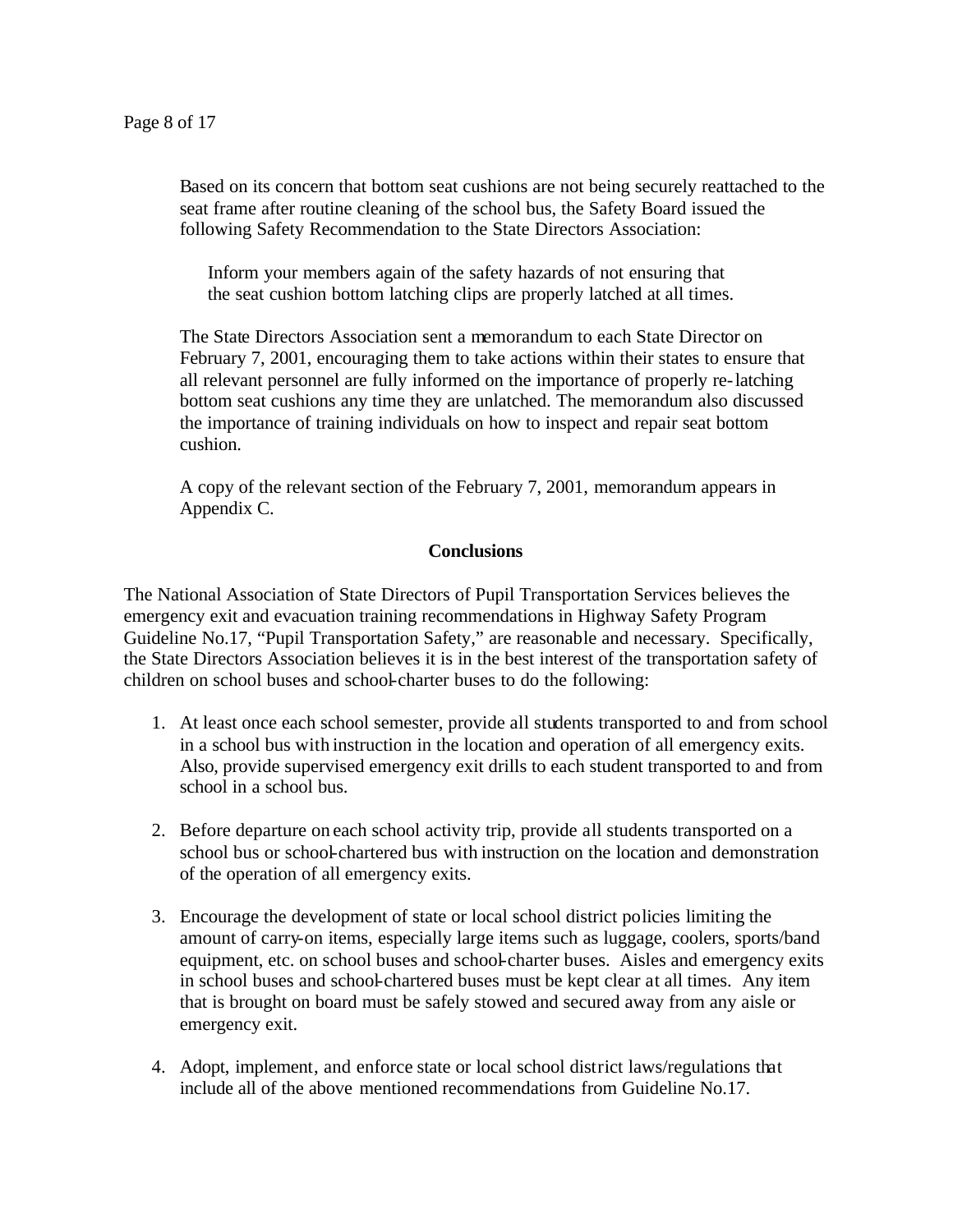Page 9 of 17

The State Directors Association also believes all school routes, including those used for school-related activity trips, should be evaluated for any hazardous conditions.

Finally, the State Directors Association believes it is important for school bus drivers to receive training on each type of school bus they may be required to drive, including on activity trips. This training should include training about any auxiliary/optional equipment that is related to safety, such as optional braking systems, wheelchair lifts, etc, and may be on the school bus or school-charter bus. Their proficiency in driving each type of school bus and auxiliary/optional equipment should be maintained.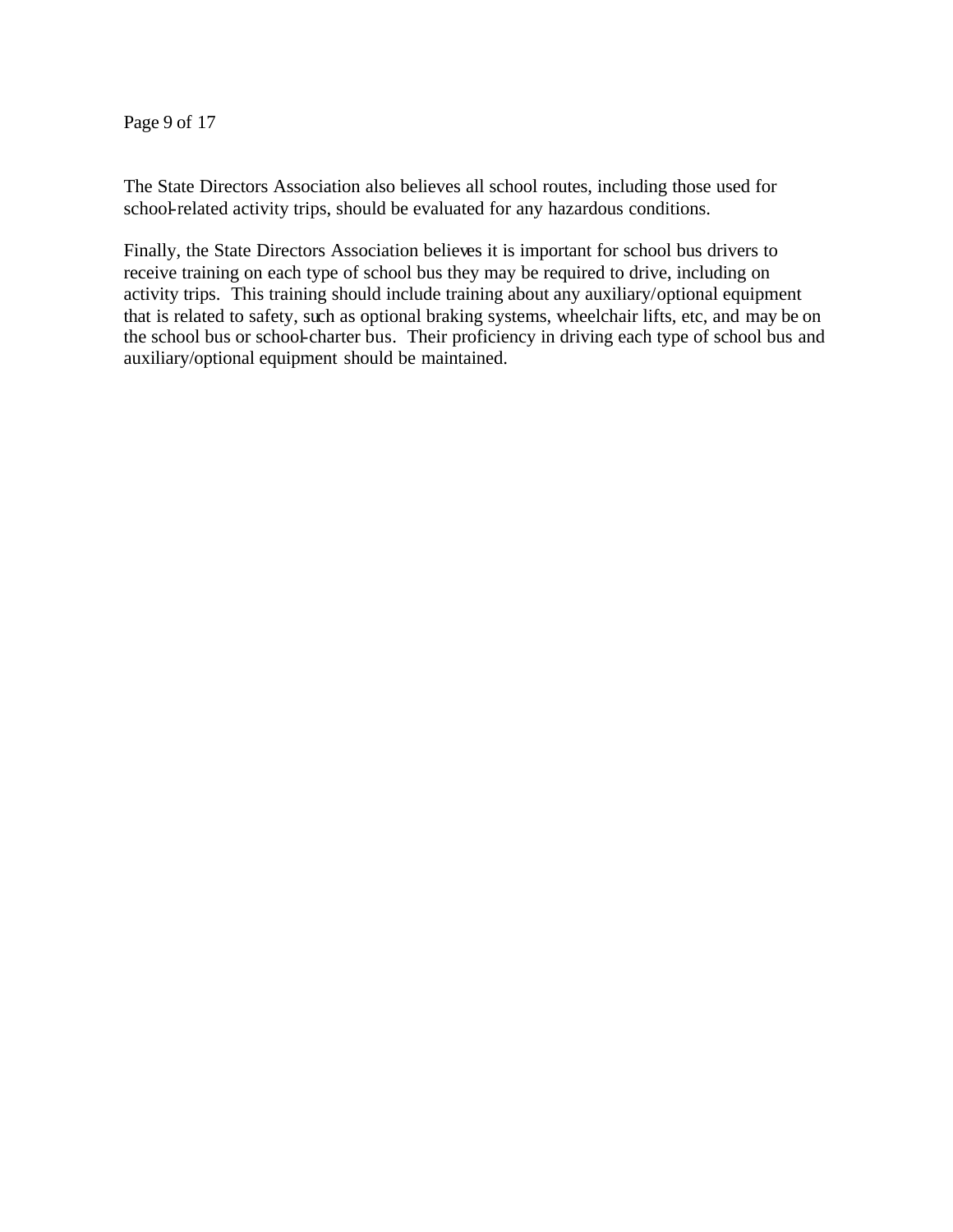### Appendix A

### History of Highway Safety Program Standard No. 17

In 1972, the National Highway Traffic Safety Administration issued Highway Safety Program Standard No. 17, "Pupil Transportation Safety." Under that standard, states were required to include that safety standard in their school bus operational practices and state regulations or risk the loss of Federal funding for a variety of transportation programs. Federal Standard No. 17, as published in the *Federal Register* on May 6, 1972, included the following requirement:

At least twice during each school year, each pupil who is transported in a school vehicle shall [emphasis added] … participate in emergency evacuation drills.

While this requirement did not explicitly differentiate between "to and from school" trips and "school activity" trips, the stated purpose of Federal Standard No.17 addresses only the safety of "school children while they are being transported to and from school."

In 1976, the United States Congress provided states with a more flexible implementation to the Highway Safety Program. The new requirements allowed states some discretion in how they adopted the various Highway Safety Program Standards. Specifically, states did not have to adopt every element of every standard. As a result, the standards became more like guidelines. In 1987, the Congress formally changed all of the Highway Safety Program Standards to Highway Safety Program Guidelines.

This change from "standard" to "guideline" did not negatively affect emergency training requirements in the states since nearly every state had already adopted significant portions of Guideline No. 17 into their state requirements. With the exception of a few states that allow each school district to make its own decisions concerning emergency exit training, every state has a requirement for emergency evacuation drills for students that ride school buses to and from school, several as many as three or four times per school year. In those states that have relegated the decision to the school district level, emergency evacuation training is provided in nearly all cases.

Guideline No. 17 was revised in 1991 to address new pupil transportation safety issues that had arisen since 1972 and to ensure consistency with the provisions and terminology in the existing and proposed Federal Motor Vehicle Safety Standards applying to school buses. The revisions greatly expanded the Federal government's recommendations with respect to the types of transportation training pupils should receive. The recommendations were extended to loading zone safety (including escorting students across the street), bicycle routes and pedestrian safety information. With respect to emergency evacuation training, Guideline No. 17 reads: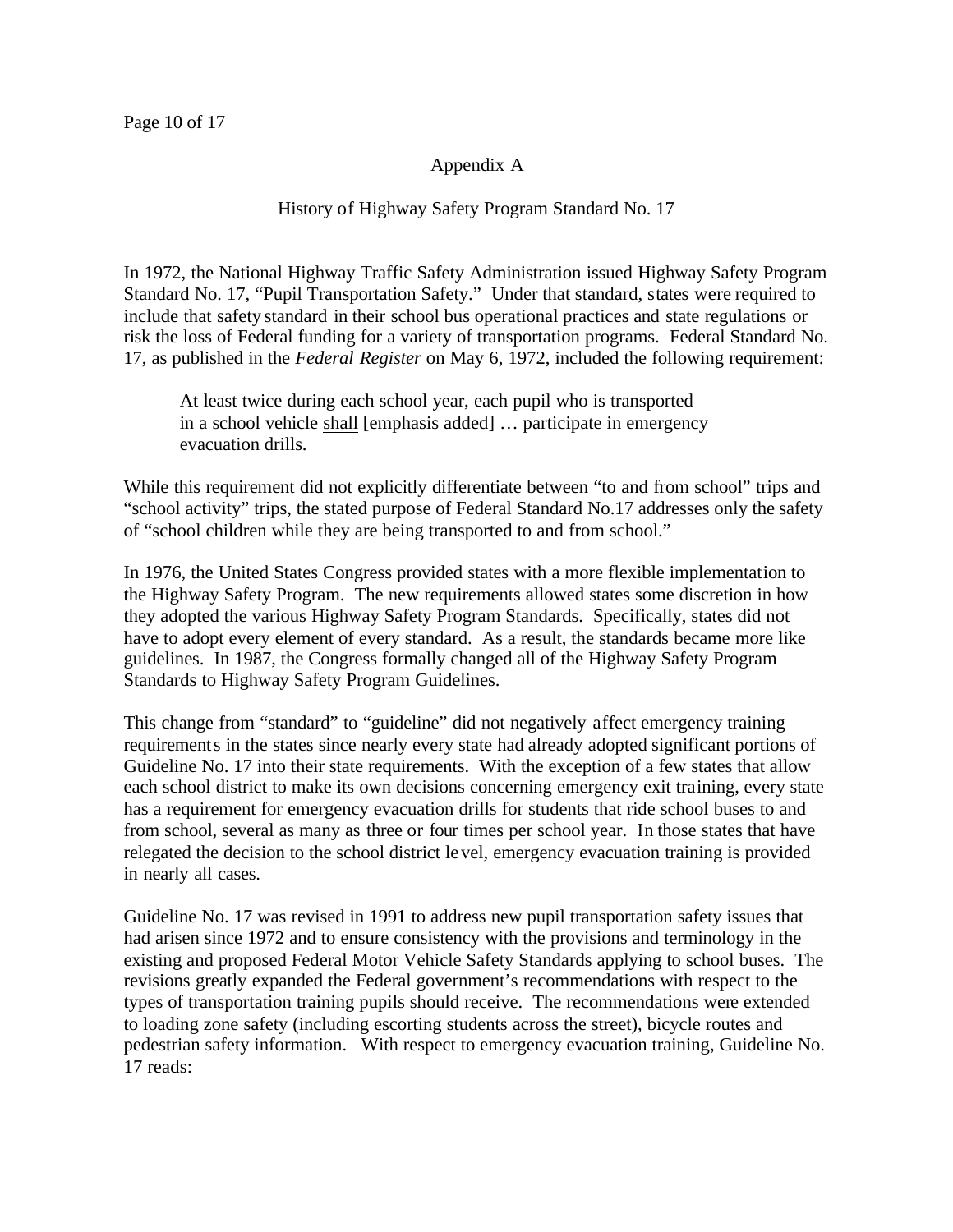At least once during each school semester, each pupil transported from home to school in a school bus should be instructed in safe riding practices, proper loading and unloading techniques, proper street crossing to and from school bus stops, and should participate in supervised emergency evacuation drills, which are timed. Prior to each departure, each pupil transported on an activity or field trip in a school bus or school-chartered bus should be instructed in safe riding practices and on the location and operation of emergency exits.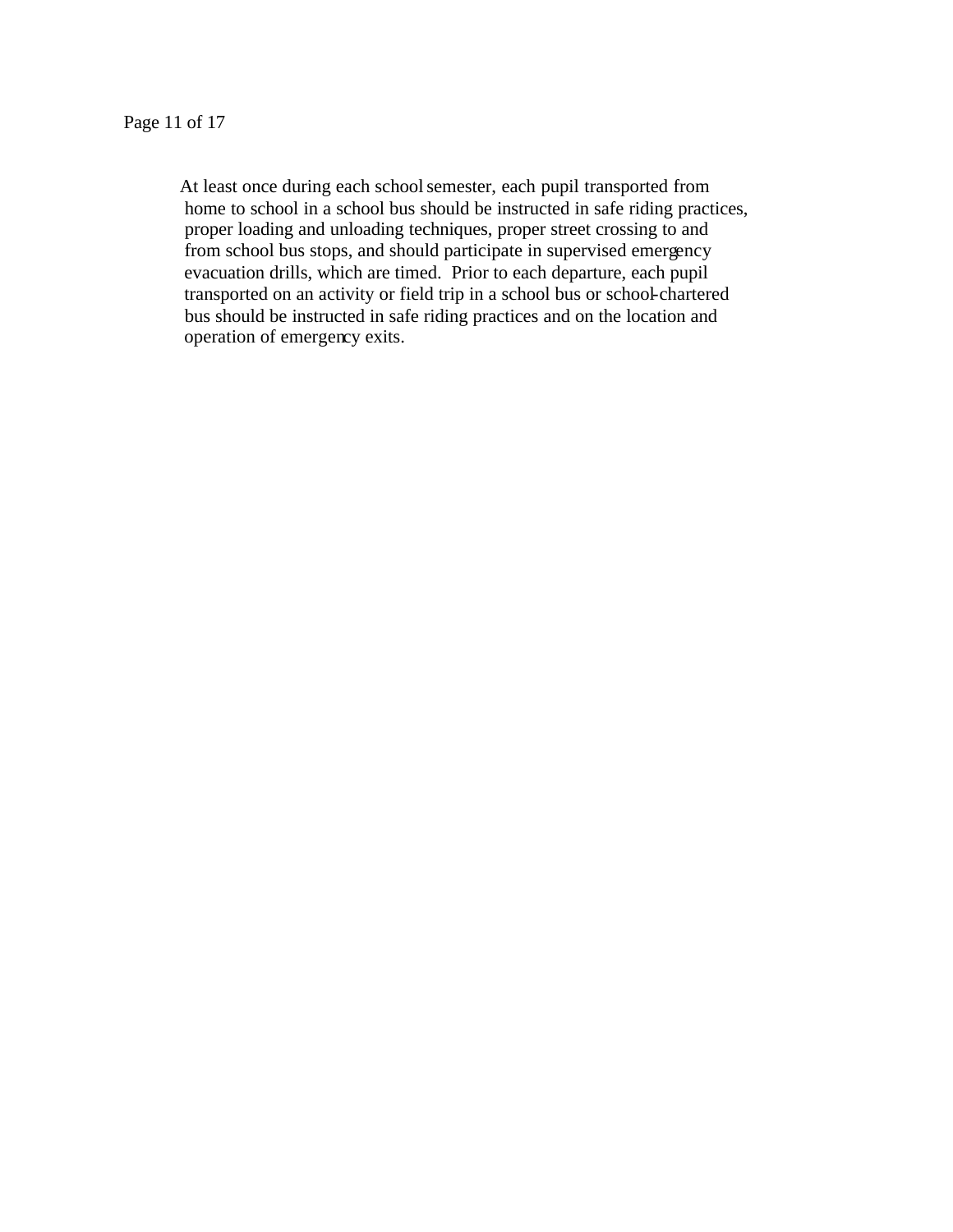### Appendix B

### Excerpts from "National School Transportation Specifications and Procedures," May 2000 13<sup>th</sup> National Conference on School Transportation

#### **INSTRUCTIONS FOR CONDUCTING EMERGENCY EXIT DRILLS**

There is an urgent need, due to the increased number of pupils being transported and the increased number of accidents on the highways, to instruct pupils on how to properly vacate a school bus in case of an emergency. It is possible for pupils to block the emergency door if all are trying to get out at the same time. Also, there is a possibility of danger when pupils jump from the rear emergency door exit. To avoid these situations, schools should organize and conduct emergency exit drills for all pupils who ride the school bus, even occasionally.

Reasons for actual emergency evacuations:

- 1. Fire or danger of fire. Being near an existing fire and unable to move the bus, or being near the presence of gasoline or other combustible material is considered dangerous and pupils should be evacuated. The bus should be stopped and evacuated immediately if the engine or any portion of the bus is on fire. Pupils should be moved to a safe place 100 feet or more from the bus and instructed to remain there until the driver has determined that the danger has passed.
- 2. Unsafe position. When the bus is stopped because of an accident, mechanical failure, road conditions, or human failure, the driver must determine immediately whether it is safer for pupils to remain on or evacuate the bus.
- 3. Mandatory evacuations. The driver must evacuate the bus when the following situations arise:
	- a. Fire or threat of fire is apparent.
	- b. The final stopping point is in the path of a train or adjacent to railroad tracks.
	- c. The stopped position of the bus may change and increase the danger (e.g., a bus comes to rest near a body of water or at a precipice where it could still move and go into the water or over a cliff). The driver should be certain that the evacuation is carried out in a manner which affords maximum safety for the pupils.
	- d. The stopped position of the bus is such that there is danger of collision.
- 4. Sight distance. In normal traffic conditions, the bus should be visible for a distance of 300 feet or more. A position over a hill or around a curve where such visibility does not exist should be considered reason for evacuation.
- 5. Important factors pertaining to school bus evacuation drills:
	- a. Safety of pupils is of the utmost importance and must be first considered.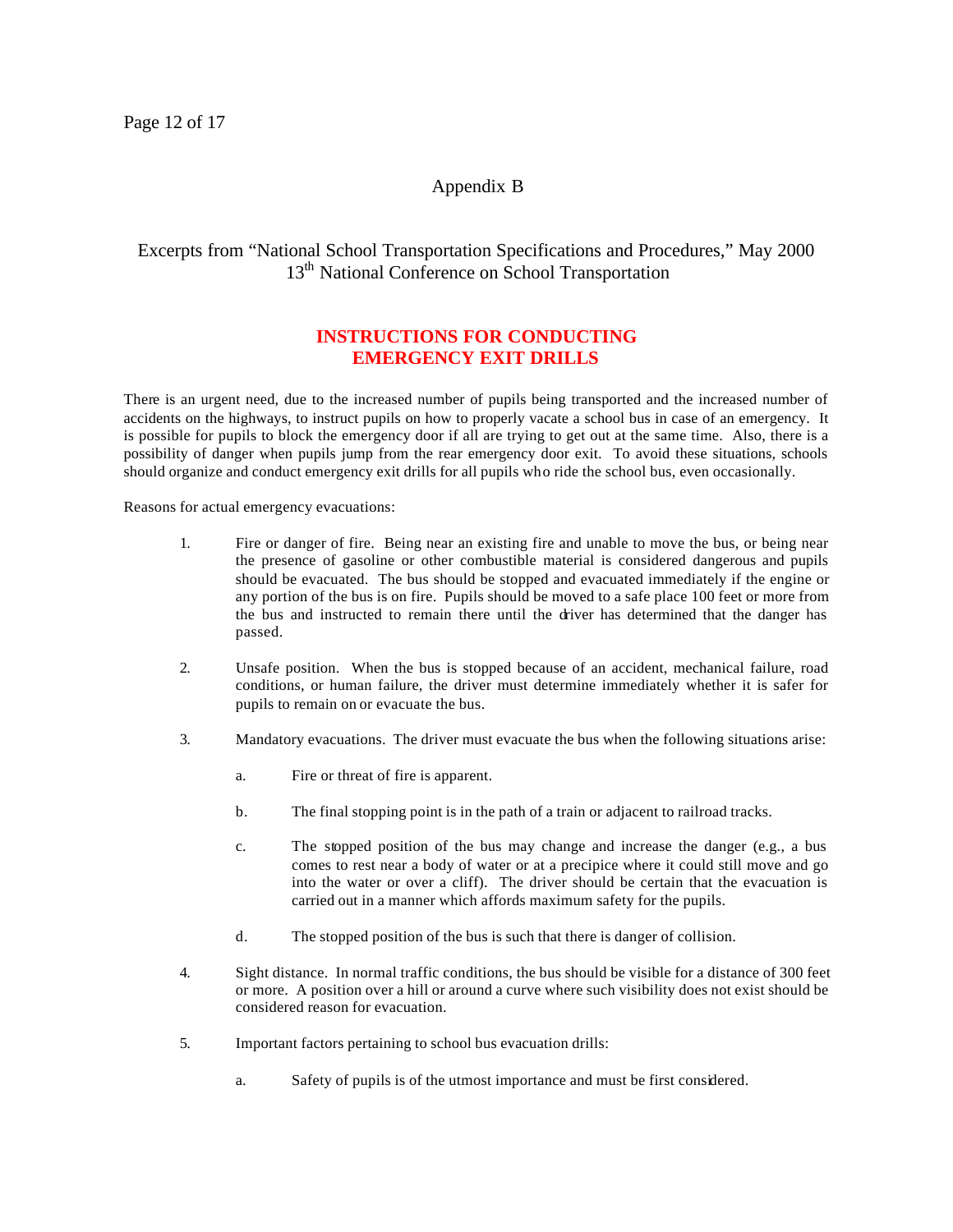- b. All drills should be supervised by the principal or by persons assigned to act in a supervisory capacity.
- c. The bus driver is responsible for the safety of the pupils. When the driver is incapacitated and unable to direct the evacuation, school patrol members, appointed pupils or adult monitors should be authorized to direct these drills. It is important to have regular substitutes available.
- 6. Pupils appointed to direct evacuation drills should possess the following qualifications:
	- a. Maturity.
	- b. Good citizenship.
	- c. Live near end of bus route.
- 7. Appointed pupils should know how to:
	- a. Turn off ignition switch/shut down engine.
	- b. Set emergency brake.
	- c. Summon help when and where needed.
	- d. Use kick out windows or emergency escape exits.
	- e. Set warning devices.
	- f. Open and close doors and account for all pupils passing the station.
	- g. Help small pupils off bus.
	- h. Perform other assignments.
	- i. Use electronic voice equipment to summon help.
		- (1) School bus driver and attendants should be active participants.
		- (2) Drills should be scheduled in a manner similar to fire drills held regularly in schools. They should be held more often during fall and spring months and conducted when the bus arrives at the school building with the pupils.
		- (3) Drills should be restricted to school property and conducted under the supervision of school officials.
		- (4) Types of drills should be varied.
- 8. Driver should stay in bus during evacuation drill. He/she must set the parking brake, turn the engine off and place the manual transmission in gear.
- 9. Pupils should not be permitted to take lunch boxes, books, etc., with them when they leave the bus. The objectives are to get pupils off safely in the shortest time possible and in an orderly fashion.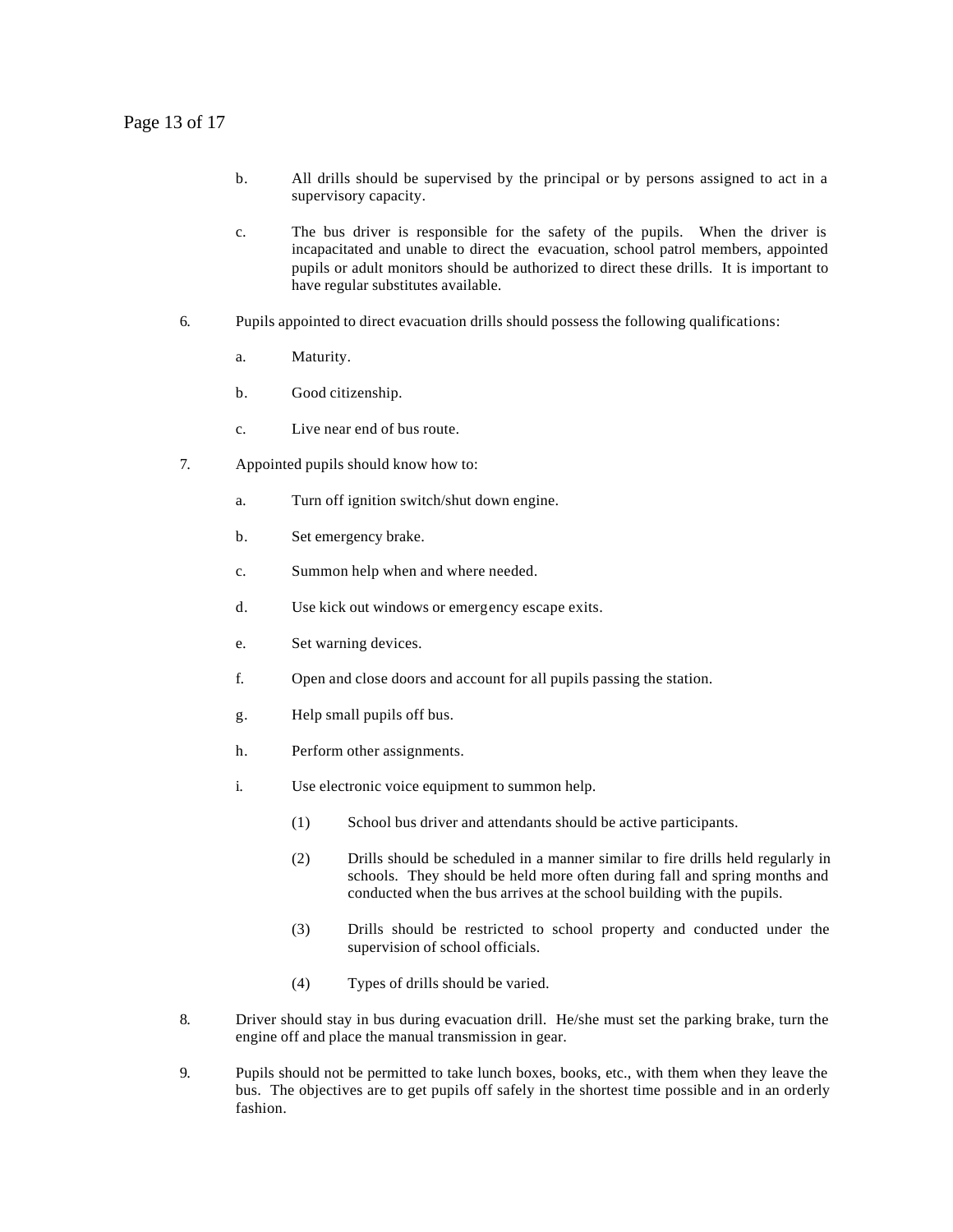#### Page 14 of 17

- 10. Pupils should travel a distance of at least 100 feet from the bus in an emergency drill and remain there until given further directions.
- 11. All pupils should participate in the drill, including those who ride only on special trips.
- 12. Each pupil should be instructed in proper safety precautions.
- 13. Pupils should be instructed in how and where to obtain assistance in emergencies. Written instructions and telephone numbers should be posted in the bus.
- 14. There are several different drills:
	- a. Everyone exits through the front entrance doors and emergency door configurations.
	- b. Everyone exits through the rear-most emergency door(s).
	- c. Front half exits through the front door and rear half exits through the rear-most door.
	- d. All rear engine buses are equipped with a left side emergency door in lieu of a rear emergency door (see Diagram). This exit should also be utilized for evacuation drills.
	- e. Some states also require side emergency doors in addition to rear emergency doors.
	- f. Students should be familiar with the operation of emergency windows, both side and rear, and roof hatches. All exits should be opened by students during evacuation drills to ensure their ability to operate such devices.
	- g. Every school bus driver shall ensure the students assigned to their bus are familiar with the emergency exit configuration of their assigned bus.
	- h. Identification of seat rows and positions similar to airline seating is recommended  $(i.e., left front seat 1, a, b, c, right front seat 1, d, e, f, etc.).$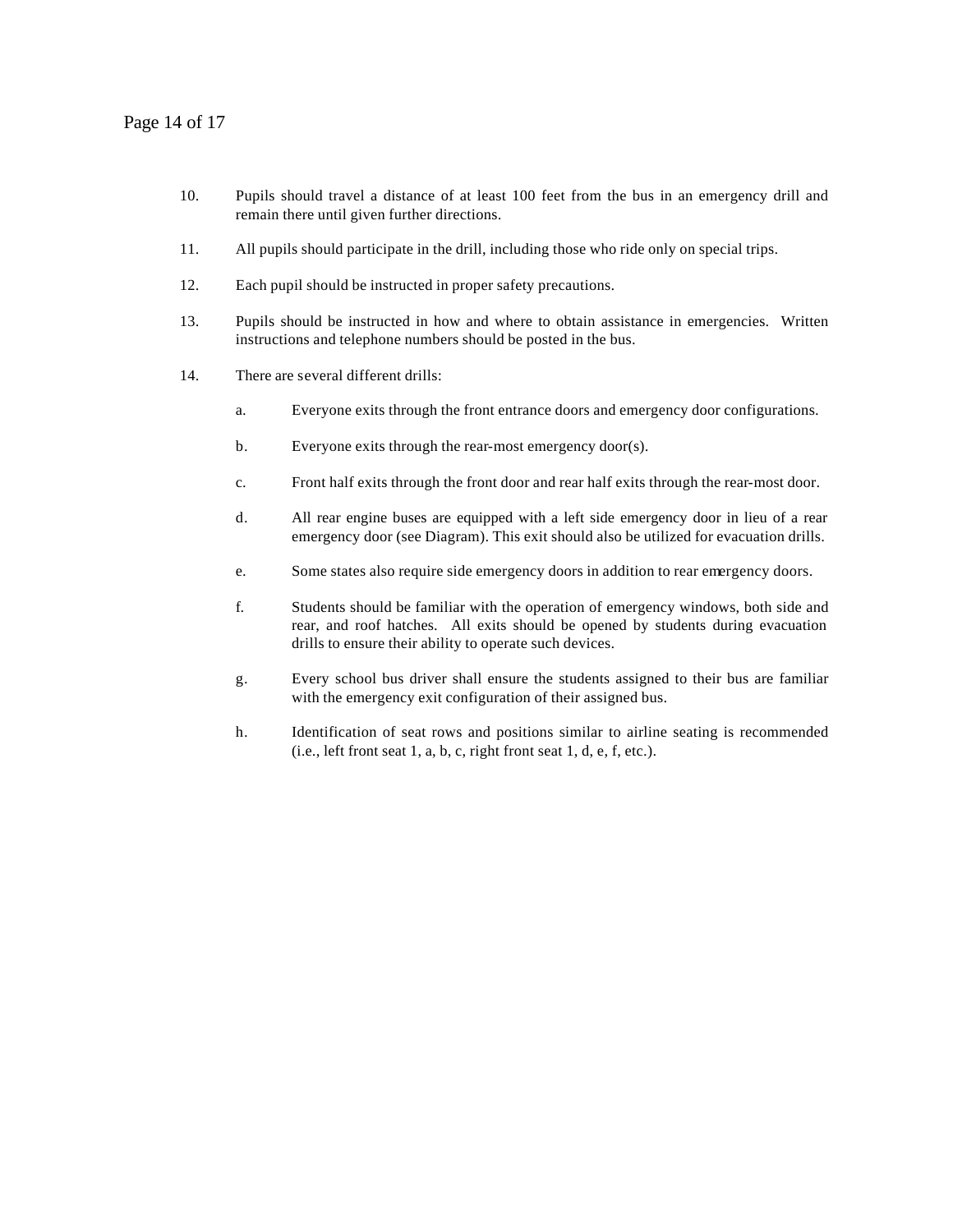# **EVACUATION PROCEDURES for ACTIVITY TRIPS AND FIELD TRIPS**

In order to ensure the safety of school bus passengers in an actual emergency, every school bus driver assigned to transport students on activity trips or field trips, shall assign an evacuation team prior to each trip. The team may consist of teachers, coaches, students or any other passenger. A roster should be provided to the driver accounting for all passengers.

Passengers assigned to evacuation teams must be seated where they can effectively carry out their responsibilities in an emergency.

Each Evacuation Team will consist of at least the following:

- 1. A passenger assigned to set the parking brake, turn off the engine, turn on warning flashers and to call in on the radio or other means, and report the incident to the Transportation Department, in case the driver is unable to do so.
- 2. A passenger assigned to lead passengers to a safe location at least 100 feet from the bus and to take the first aid kit off the bus.
- 3. Two passengers assigned to stand outside the bus, next to the front door, to help students exit the bus and for taking the fire extinguisher.
- 4. Two passengers assigned to stand outside the bus next to the rear door, to help students exit the bus.

In addition to assigning an evacuation team, the following information shall be discussed and/or demonstrated prior to each activity trip or field trip:

- 1. Location and use of the fire extinguisher.
- 2. Location of the first aid kit.
- 3. Location of the warning reflectors.
- 4. Location and use of all emergency exits.
- 5. How to shut off the engine and set the parking brake.
- 6. How to open the service door, to include, safety releases on manual, air or vacuum doors, if so equipped.
- 7. Instruct passengers to keep aisles clear at all times and not to block emergency exists.

THE DRIVER OF THIS TRIP DID ASSIGN AN EVACUATION TEAM AND EXPLAINED THE EMERGENCY PROCEDURES TO OUR GROUP.

Sponsor\_\_\_\_\_\_\_\_\_\_\_\_\_\_\_\_\_\_\_\_\_\_\_\_\_\_\_\_\_\_\_\_\_\_\_\_\_\_\_\_\_\_\_\_\_\_\_\_\_\_\_\_\_\_\_\_\_\_\_Date\_\_\_\_\_\_\_\_\_\_\_\_\_\_\_\_\_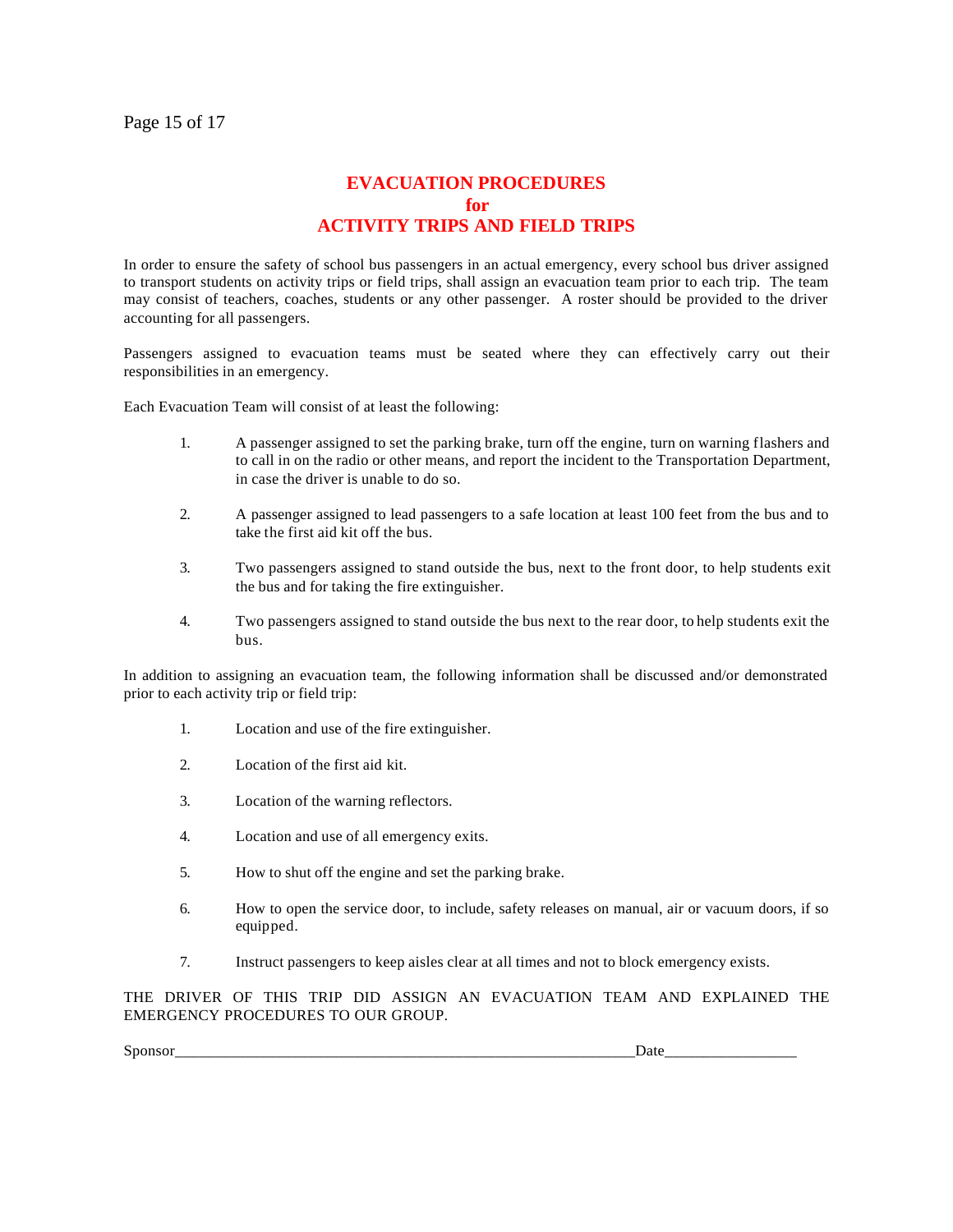#### Appendix C

#### Except from February 7, 2001, Memorandum to State Directors Concerning a Safety Recommendation from the National Transportation Safety Board

#### **Safety Issue #2 – Bottom seat cushion latching clips**

During the Central Bridge crash, a number of bottom seat cushions were displaced because the latching clips at the base of the seat cushions were unlatched or loosely attached. As a result, two lap belt-restrained passengers on the right side of the bus (the side impacted by the dump truck) came to rest, still restrained, with their knees almost touching the bus floor and their backs against the dislodged bottom seat cushion. During the crash, the bottom seat cushion most likely flipped upward at its hinge point on the front of the seat frame. The Safety Board believes these passengers may have sustained more serious injuries because the bottom seat cushion became unlatched during the crash.

Since 1984, the Safety Board has found seat cushion latching to be an issue in a number of its investigations and even recommended solutions concerning the attachment of the bottom seat cushion to the seat frame. In 1987, the National Highway Traffic Safety Administration surveyed school bus manufacturers and found that most indicated they would permanently affix the bottom seat cushions to the seat frames in future production. According to the Safety Board, many school bus manufacturers are still using clips to affix the bottom seat cushion to the seat frame.

Based on its inspection of the school bus involved in the Central Bridge crash, the Safety Board is concerned that bottom seat cushions are not being securely reattached to the seat frame after routine cleaning of the school bus. As a result, the Safety Board issued the following Safety Recommendation to the State Directors Association:

Inform your members again of the safety hazards of not ensuring that the seat cushion bottom latching clips are properly latched at all times.

#### **Response**

The State Directors Association agrees with the Safety Board that bottom seat cushions can be a safety hazard if they are not securely latched or fastened to the seat frames. The entire seating structure of a school bus is an integral part of the crash protection built into the school bus. If any part of it is not installed correctly, the ability of the school bus to provide the highest level of safety to its passengers is affected. While easily removable bottom seat cushions are beneficial to facilitate the